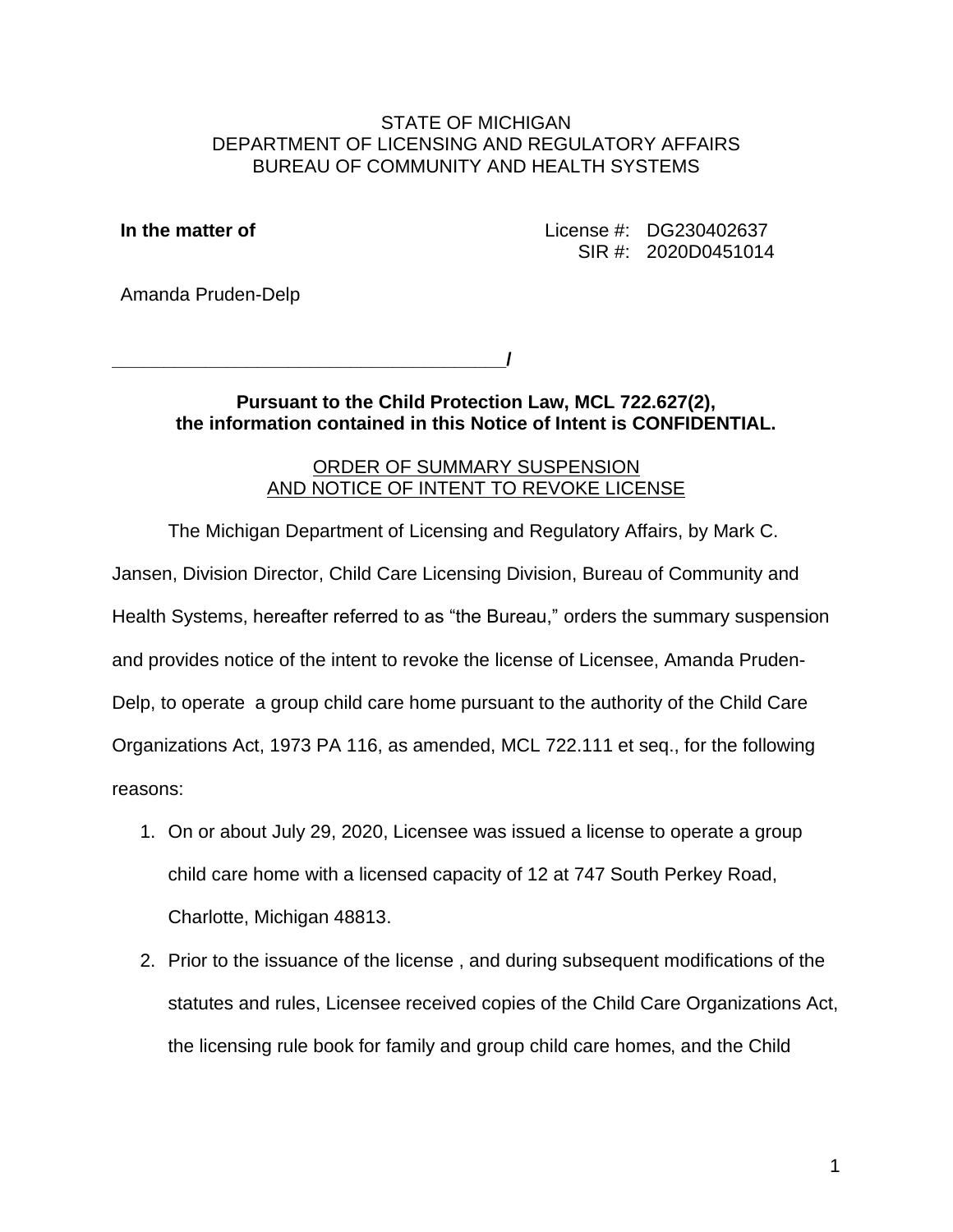Protection Law. These rules and statutes are posted and available for download at www.michigan.gov/lara.

- 3. Licensee failed to provide appropriate care and supervision of children at all times and is not conducive to the welfare of children as demonstrated by the following:
	- a. On July 17, 2020, at approximately 7:00 a.m., Child A (age 4 years), who is **the set of the fence around Licensee's outdoor play area, left the** property, and began running down the road. Licensee was unaware that Child A had left the home.
	- b. On July 17, 2020, shortly after Child A left Licensee's home, two witnesses observed Child A running down the center line on Perkey Road, which has a speed limit of 55 mph. Child A was approximately 200 yards from Licensee's driveway and over 1,300 feet from the gate of the outdoor play area. At 7:06 a.m., the witnesses called 911 to report the incident.
	- c. On July 17, 2020, at  $7:21$  a.m., scene where the two witnesses were waiting with Child A. spoke to the two witnesses for a few minutes and then transported Child A to Licensee's home. When contact with Licensee, she was unaware that Child A had been missing from her care for over 20 minutes.
	- d.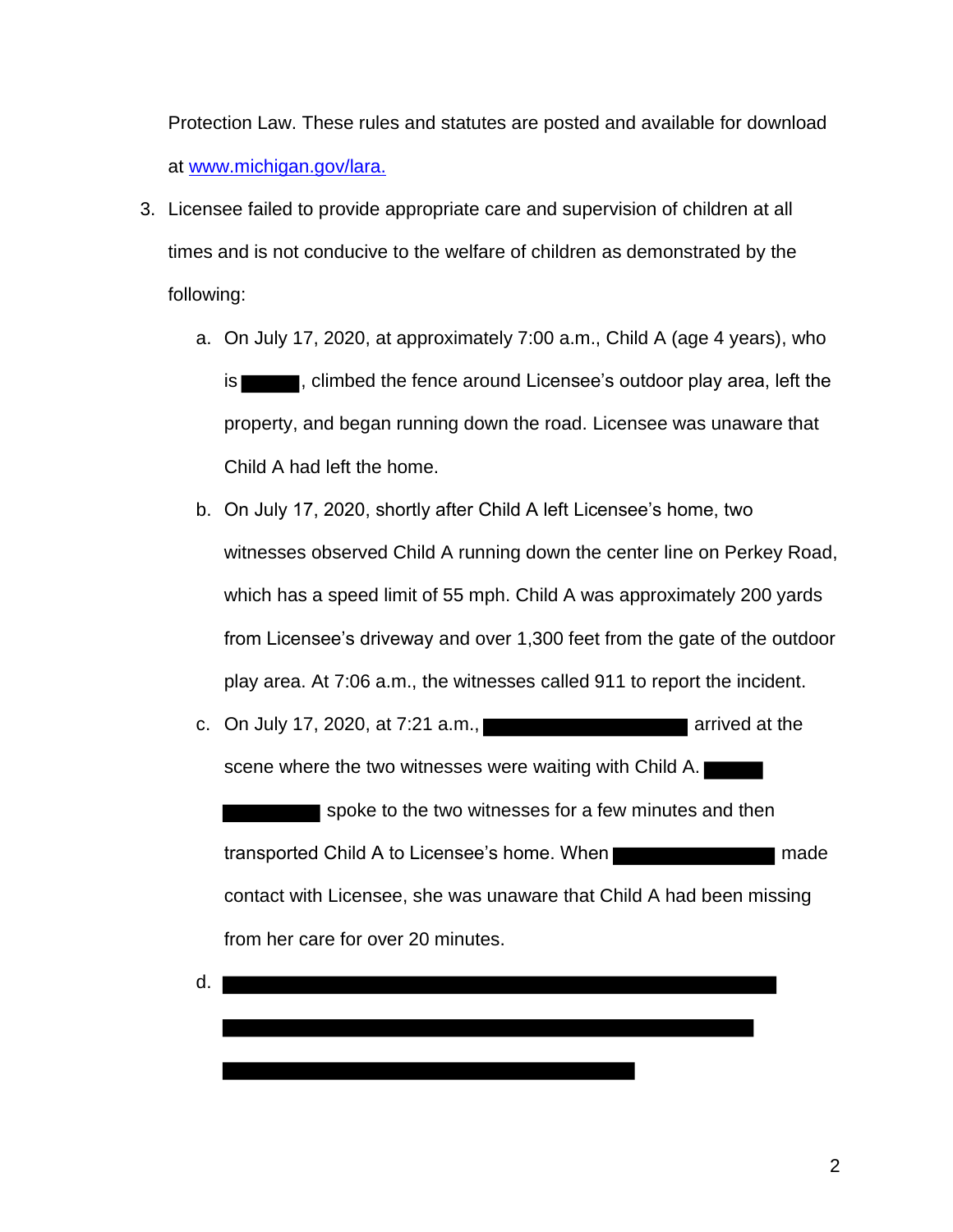### COUNT I

The conduct of Licensee, as set forth in paragraph 3(d) above, provides grounds

for revocation of licensure pursuant to:

**MCL 722.119 Child care organization; presence of certain individuals prohibited; conditions; unsupervised contact by certain individuals prohibited; conditions; documentation that individuals not named in central registry; policy regarding supervision of volunteers; children's camps or campsites.** (3) . . . If an updated central registry clearance documents that a licensee, registrant, adult household member, licensee designee, chief administrator, staff member, or unsupervised volunteer is named as a perpetrator in a central registry case, he or she may not be present in the child care organization. . .

[**Note:** MCL 722.111(1)(a) defines a "child care organization" to include "child care homes."]

# COUNT II

The conduct of Licensee, as set forth in paragraphs 3(a) through 3(d) above,

evidences a willful and substantial violation of:

.

## **R 400.1911**

(1) A licensee shall ensure appropriate care and supervision of children at all times.

# COUNT III

The conduct of Licensee, as set forth in paragraphs 3(a) through 3(d) above,

provides grounds for revocation pursuant to:

## **MCL 722.115m**

(2) …If the department determines that a service, facility, applicant, licensee, child care staff member, or member of the household is not conducive to the welfare of the children, the department shall deny that application or revoke that licensee's license according to section 11.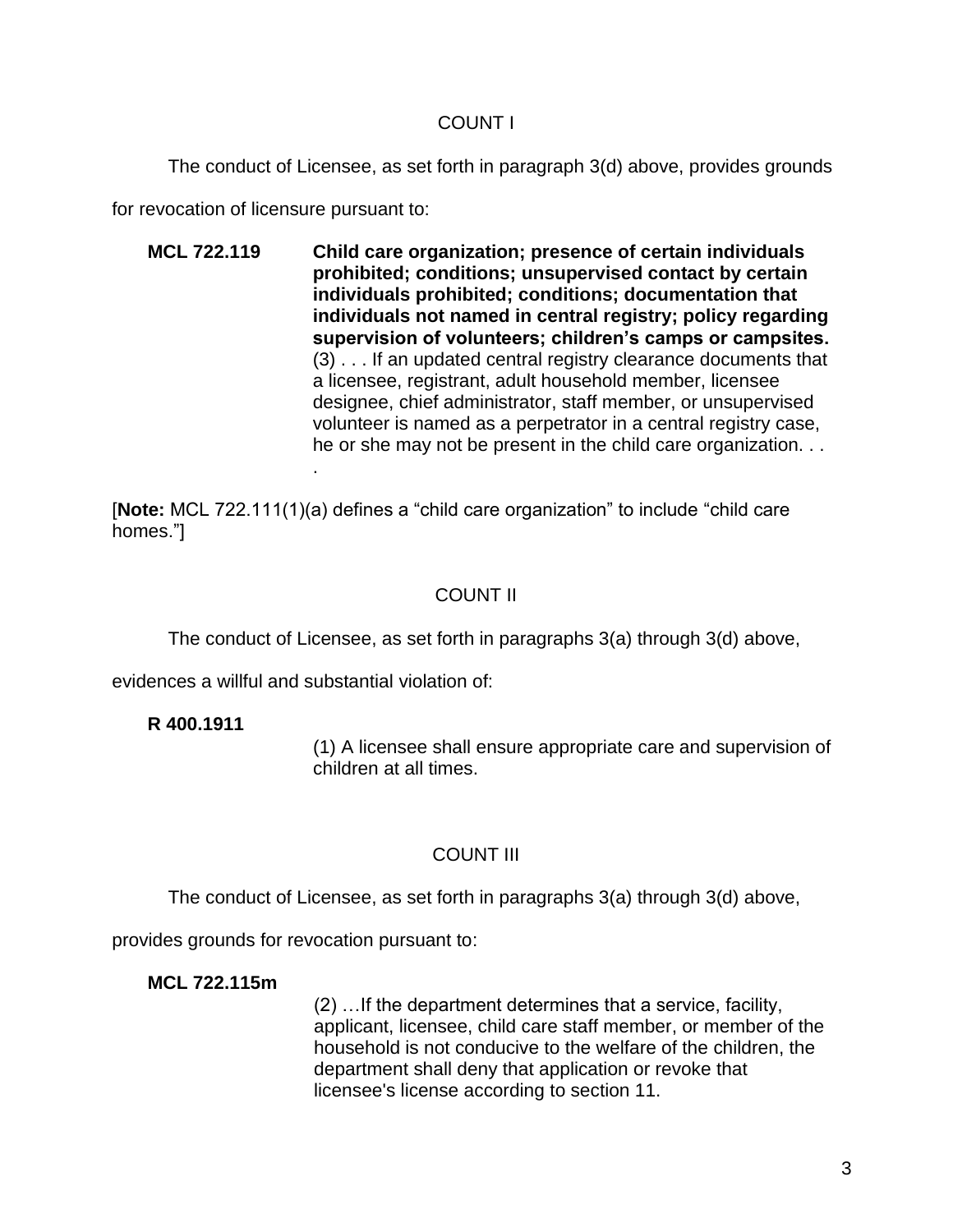**NOTE: MCL 722.115m**

(13) As used in this section:

(b) "Conducive to the welfare of the children" means:

(*i*) The service and facility comply with this act and the administrative rules promulgated under this act.

(*ii*) The disposition, temperament, condition, and action of the applicant, licensee, licensee designee, program director, child care staff member, and member of the household promote the safety and well-being of the children served.

#### COUNT IV

The conduct of Licensee, as set forth in paragraphs 3(a) through 3(c) above,

evidences a willful and substantial violation of:

**R 400.1911**

(4) A licensee and child care staff members shall know the location of each child at all times.

DUE TO THE serious nature of the above violations and the potential risk it represents to vulnerable children in Licensee's care, emergency action is required. Therefore the provision of MCL 24.292 of the Administrative Procedures Act of 1969, as amended, is invoked. Licensee is hereby notified that the license to operate a group child care home is summarily suspended.

EFFECTIVE 6:00 p.m., on August 28, 2020, Licensee is ordered not to operate a group child care home at 47 South Perkey Road, Charlotte, Michigan 48813, or at any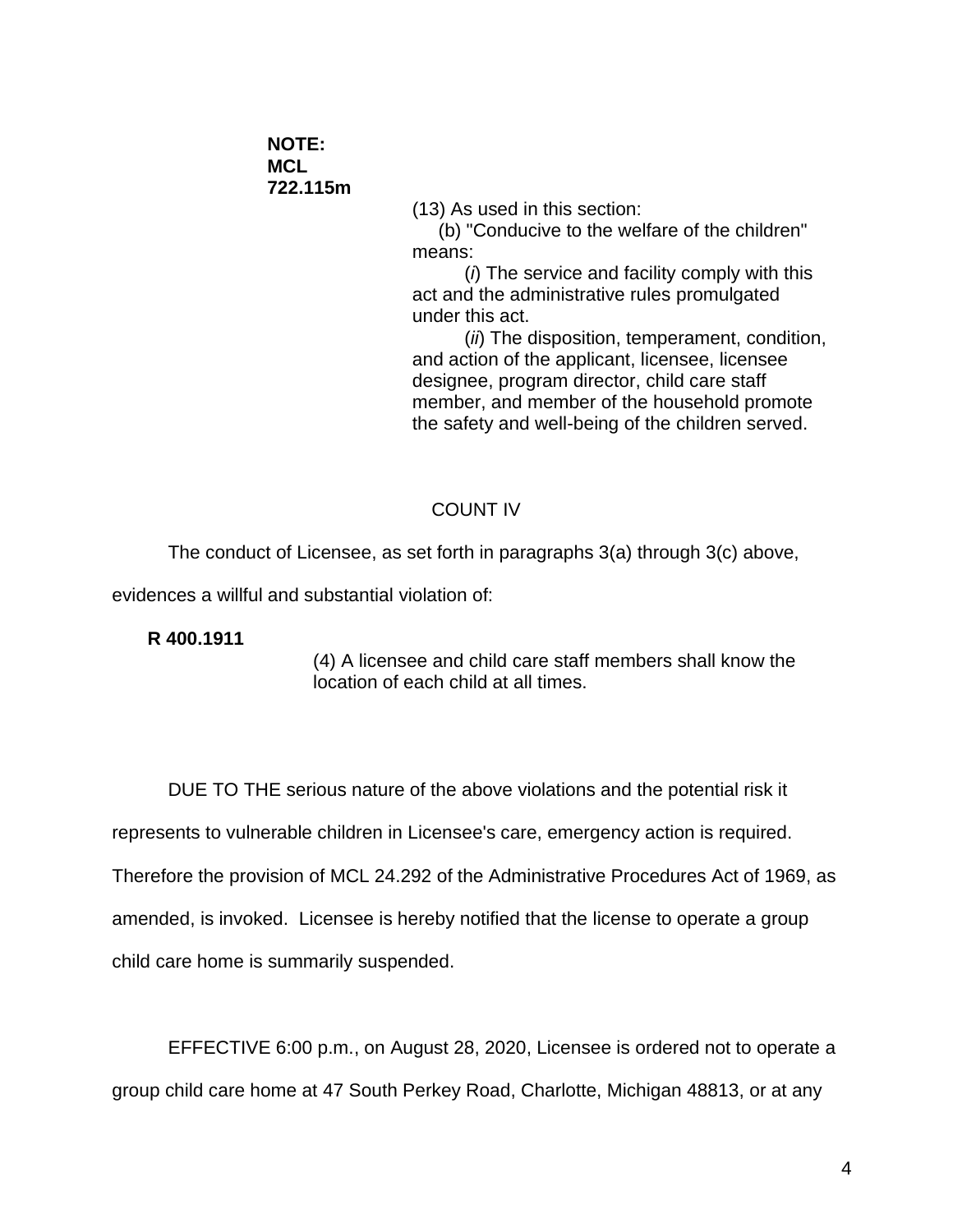other location or address. Licensee is not to receive children for care after that time or date. Licensee is responsible for informing parents or guardians of children in care that license has been suspended and that Licensee can no longer provide care.

HOWEVER, BECAUSE THE Department has summarily suspended Licensee's license, an administrative hearing will be promptly scheduled before an administrative law judge. Licensee MUST NOTIFY the Department and the Michigan Office of Administrative Hearings and Rules in writing within seven calendar days after receipt of this Notice if Licensee wishes to appeal the summary suspension and attend the administrative hearing. The written request must be submitted via MAIL or FAX to:

> Michigan Office of Administrative Hearings and Rules 611 West Ottawa Street, 2<sup>nd</sup> Floor P.O. Box 30695 Lansing, Michigan 48909-2484 Phone: 517-335-7519 FAX: 517-763-0155

MCL 24.272 of the Administrative Procedures Act of 1969 permits the Department to proceed with the administrative hearing even if Licensee does not appear. Licensee may be represented by an attorney at the administrative hearing.

Mark Cynser \_\_\_\_\_\_\_\_\_\_\_\_\_\_\_\_\_\_\_\_\_\_\_\_\_\_

\_\_\_\_\_\_\_\_\_ \_\_\_\_\_\_ \_\_\_\_\_\_ DATED: 8/28/2020

Mark C. Jansen, Division Director Child Care Licensing Division Bureau of Community and Health Systems

This is the last and final page of the ORDER OF SUMMARY SUSPENSION AND NOTICE OF INTENT in the matter of Amanda Pruden-Delp, DG230402637, consisting of five pages, this page included.

JEK